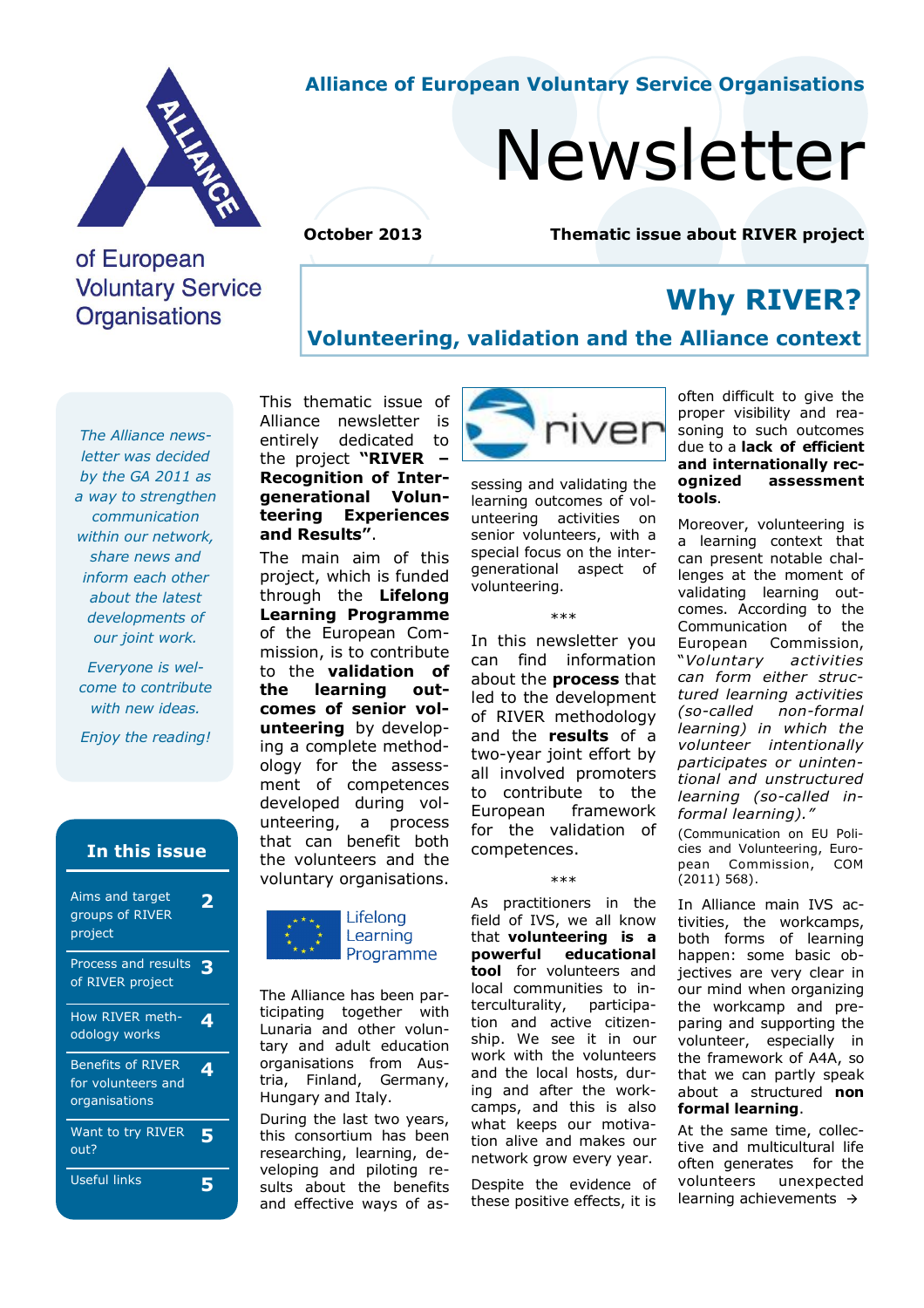

 $\rightarrow$  that highly enrich their experience. In this sense, an important component of workcamps is the **informal learning** process that takes place and its results.



When evaluating, we need to have an initial reference or objectives, upon which, at the end of the volunteering activity, we assess the level they were achieved.

This becomes particularly difficult in an informal setting like the workcamp, where learning comes often unexpectedly and, even more, what is to be assessed are the so called "**soft skills**": team work, intercultural communication, problem solving, autonomy etc.

How can we ensure objectivity? How can we support the volunteer's improvement without "testing" him/her? How can we guarantee the validity of the assessment results?

**A flexible, tailor-made and professional approach to evaluating and recognizing the learning outcomes of volunteers**  is needed, applicable to the big variety of volunteering settings existing and adaptable to the needs and characteristics of individual volunteers.

By participating in RIVER, the Alliance had the occasion to contribute in first hand with our 30-year-long experience, to fill this current gap and develop a useful and comprehensive methodology.

RIVER can bring **interesting perspectives** to the Alliance future actions in fields like the Accessing campaign or the quality and impact of IVS projects.

Together with other international projects such as "ImpACT" (CCIVS) and "Changing Perspectives" (from the Impact questionnaires of "Go for the NEETs" EVS), is an important step for the Alliance towards **stronger support measures for volunteers and the international recognition of IVS**.



**What is RIVER project? Aims and target groups**

The original idea of the EUproject RIVER raised from the focus of the European Year of Volunteering 2011 combined with the European Year of Active Ageing **aims** at:

Given the demographic trend and the increasing number of elderly people in Europe, it seems even more crucial to **create opportunities for elderly to stay active**.

2012.

Involving a larger number of seniors in voluntary work might turn out to be a major tool in active ageing strategies while on the other hand the increasing involvement of senior people in volunteering is essential for the vitality of the voluntary sector.

Following these two principles, the RIVER project

- making the learning benefits of senior volunteering activities visible;
- developing and testing a validation system for senior volunteering integrated in the planning of the volunteering activity;
- providing and improving learning opportunities for the increasing number of senior citizens in Europe;
- motivating older people to engage in senior volunteering as a learning experience;
- promoting intergenerational learning.

The initial **target groups** of RIVER are voluntary organisations and networks, adult education providers, decisionmakers in local, national and European authorities which (might) provide funding for senior volunteering and last but not least senior volunteers.

Nevertheless, along the process we understood that **the benefits of validating learning outcomes in volunteering through RIVER, go further beyond the senior sphere!** 

They well apply to other sectors of society, including first and foremost **young people**. For this reason, it was agreed that the final RIVER methodology can be used with volunteers from any age and sociocultural background.

| The partners involved in RIVER<br>rater (coordinator) * p. . |  |
|--------------------------------------------------------------|--|

**The Berater (coordinator, Austria)**  $*$  **Budapest Cultural Centre (Hungary)**<br>
Bupnet (Germany)  $*$  CSVnet (Italy)  $*$  Kamut (Finland)  $*$  Lunaria (Italy)<br>
Research Institute of the Austrian Redcross  $*$  Alliance Research Institute of the Austrian Redcross  $*$  Alliance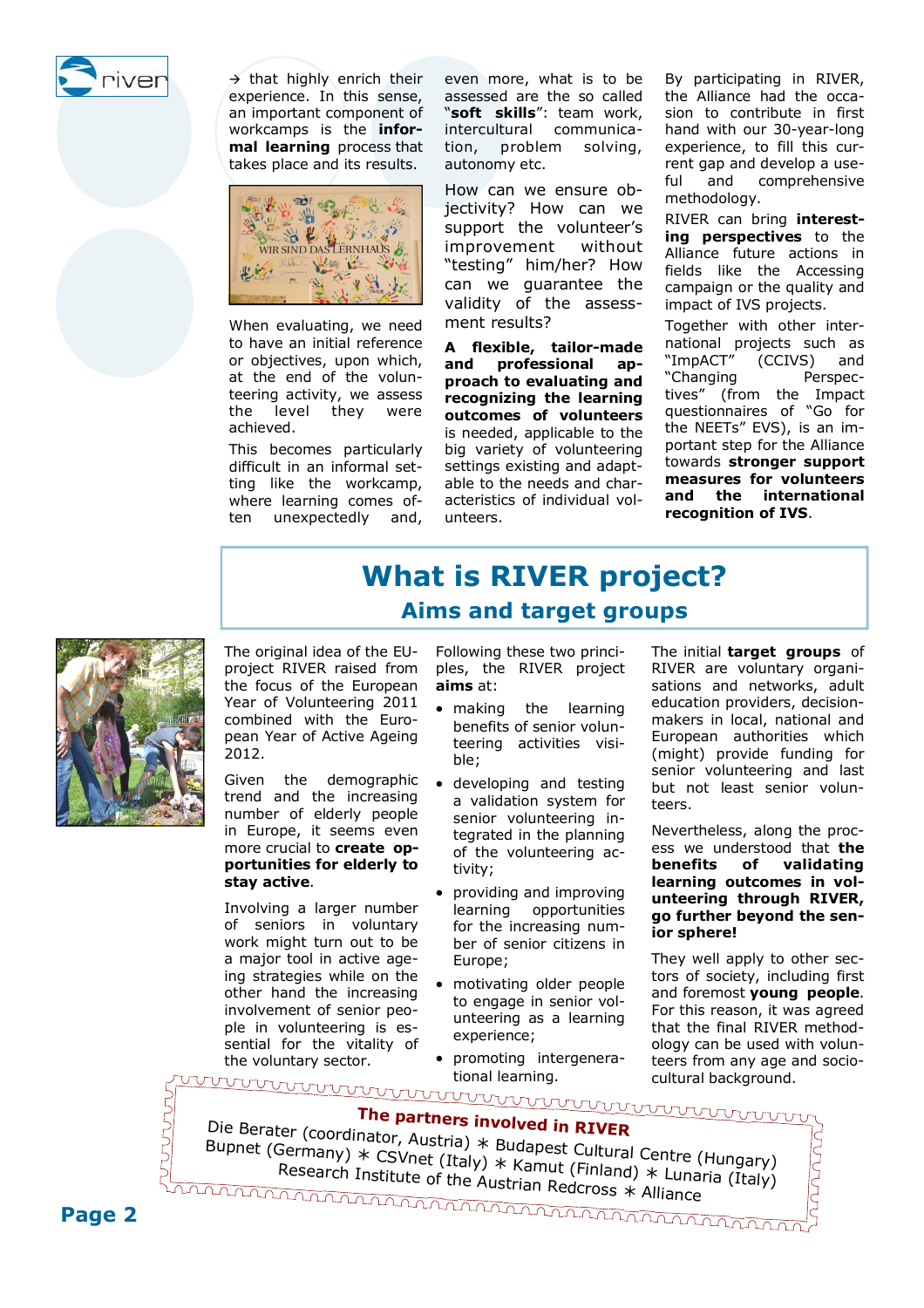

# **What is RIVER project?**

## **The Process and the Results**



RIVER builds on the results of previous initiatives and EU funded projects, among which:

 **LEVEL5** (vip-eu.org), a comprehensive methodology for assessing and validating competencies acquired in informal learn-<br>ing settings, developed ing settings, developed and managed by the **RE-VEAL** community (revealeu.org) through a series of projects funded through the Lifelong Learning Pro-<br>gramme. This systemgramme. This systemapproach provided the backbone for the development of RIVER methodology, a further adaptation



These are the documents and **guiding tools** produced along the project to guarantee a user-friendly approach to RIVER methodology and an adequate promotion:

- **Groundwork survey** on the "Validation of informal learning in senior volunteering projects"
- **RIVER users' manual**  with detailed instructions for those working with volunteers, so called "facilitators" (mentors, social workers, leaders etc.)
- **Coaching guidelines** to help the volunteering facilitators to provide volunteers with necessary information on RIVER approach and procedure

to the needs of the volunteering sector.

• The experience of SEVEN – Senior European Volunteers Exchange Network

 SLIC I and II, about the activation of elderly citizens through their involvement in informal and non formal learning activities.

 Many initiatives and good practices deriving from the expertise of all partners in the interrelated fields of volunteering, adult education and learning assessment.



- **Training concept**: a concise and complete guide to train facilitators in applying RIVER with volunteers
- **User quide for the cer**tification software linked to LEVEL5
- **Promotional brochure "Revealing the learning potential of volunteering":** it presents the context in which the project activities were developed, and examines some samples of practice from the piloting phase of the methodology.

All the main products are available in English, German, Italian, Finnish and Hungarian and downloadable from www.river-project.eu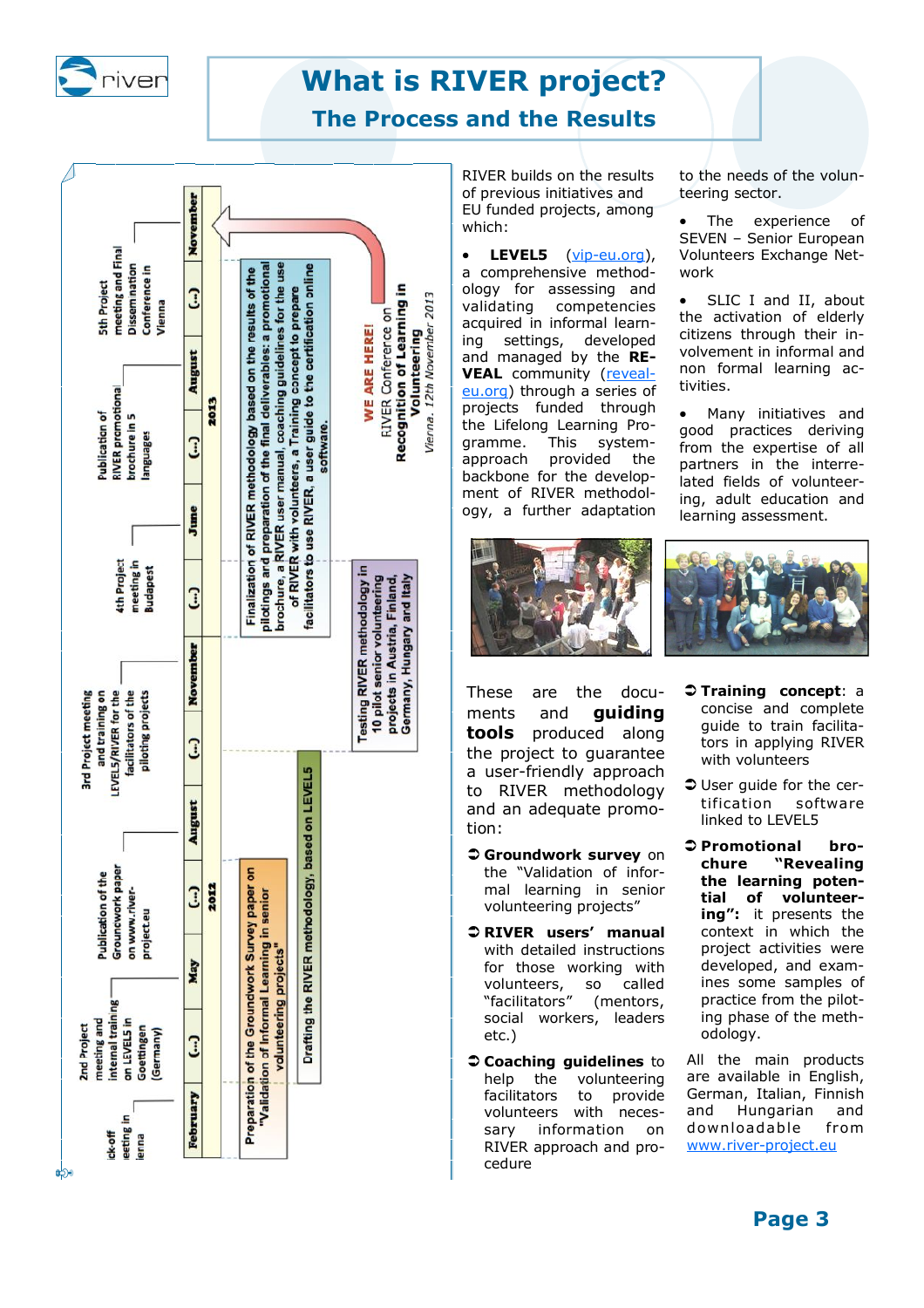

## **How RIVER methodology works**

This approach and procedure, that is the one of LEVEL5 system, is composed of 3 dimensions, 5 levels and 5 steps.

**Three dimensions** are taken into account when assessing the volunteer's competences:

- Cognitive (knowledge oriented) dimension
- Active (activity oriented) dimension
- Affective (emotion oriented) dimension

The three dimensions are organised in **five levels**, which are the measure scale for the development

of the competences of the volunteer.

The process is made up of **five steps:**

**STEP 1 -** Describing the project or volunteering activity, which will be the learning setting.

**STEP 2 -** Selecting one or more competences to be assessed and creating an inventory, according to the volunteer's interests and the evaluator's advices.

**STEP 3** - Taking an existing reference system or adapting it for every competence chosen. A reference system includes for



# **Main benefits of RIVER**

## **as identified in the piloting phase**

#### **For the volunteer**

- Learning development is recognized and learning benefits of volunteering are made visible
- Learning development can be evidenced and acknowledged through certification
- For senior volunteers, certification shows the value which is given to their volunteering engagement.
- For young volunteers, certification can be used for

specific purposes, like applying for a job or studying opportunity.

 Motivation and commitment for future volunteering involvement can be increased

#### **For volunteering organizations**

- Reflection is given as an added element of the volunteering activity
- Project planning can be improved.

each level in each dimension:

- a title
- an explanatory description
- $-$  indicators to assess whether that level was reached by the volunteer.

**STEP 4 -** Assessing twice: before and after the activity. RIVER partners have identified and created a set of methods that have worked well with volunteers, ranging from selfassessment to peer assessment or observation by the evaluator.

**STEP 5 -** Rating, reasoning, documenting, certifying (for each competences chosen at step 2). It implies:

- choosing, for each dimension, the level (initial and final) of the volunteer's competence, based on the indicators set at step 3;
- writing down reasons for this rating;
- describing the volunteer's learning process;
- $-$  creating the certificate using the existing software or templates (1 certificate for each competence).

**What matters is the progress made by the volunteer in that specific competences through the volunteering activity, not how high is the level finally reached**

- Knowledge about competence development can be transferred to other contexts
- Recognition of informal learning results of volunteering increases motivation and commitment of volunteers
- Stronger recognition towards institutions and decision-making bodies, but also to attract more volunteers.